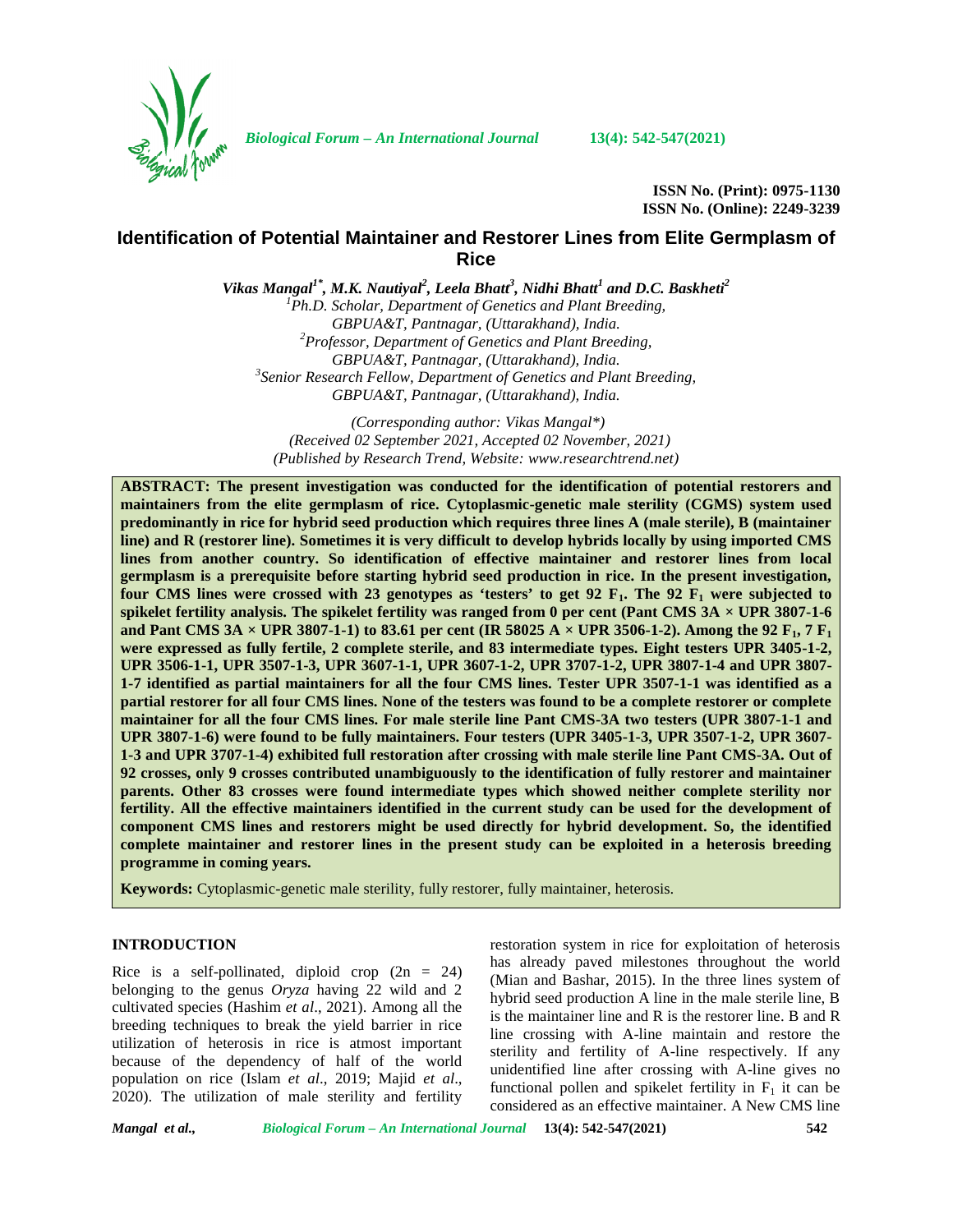can be developed by 5-6 times backcrossing of  $F_1$  with the recurrent parent. Those genotypes which give higher fertility (>75% spikelet fertility) after crossing with CMS lines are called potential restorers and can be used as male parents in hybrid rice breeding programmes. So depending upon the ability of a genotype to maintain complete sterility or restore normal fertility, recognized as a potential maintainer or restorer (Hariprasanna *et al*., 2006). In the R line presence of any dominant fertility restoration gene (*Rf*) is responsible for restoration which interacts with male sterile cytoplasm and confers male fertility. Restorer lines have already been identified for different male sterile cytoplasmic sources like CMS-WA, CMS-HL, CMS-BT, CMS-DA and CMS-D1 in China and other countries. Identification of different restorer lines with versatile fertile restoration capacity will help in the development of more heterotic combinations.

The CMS lines are mostly caused by abnormal mitochondrial genes encoding cytotoxic proteins responsible for anther abortion. The maintainer line is the isogenic line of A-line with normal anther production. Restorer lines contain fertility restorer (*Rf*) genes which inhibit the effect of cytotoxic mitochondrial genes responsible for male sterility (Liao *et al*., 2021). Identification of these lines is a prerequisite in rice for hybrid development from diverse germplasm lines and it is a backbone of hybrid rice breeding programme (Mian and Bashar, 2015). They are identified either by phenotypic evaluation (pollen fertility and spikelet fertility) or marker-based selection from testcross hybrids. Abebrese *et al*., (2018); Majid *et al*., (2020) used marker-assisted selection for the identification of those restorer lines that possess *Rf3* and *Rf4* fertility restorer genes in rice. The maintainer and restorer line will show complete

spikelet sterility and fertility respectively after crossing with the male sterile line (Abebrese *et al*., 2018). Therefore, this study was undertaken for the identification of restorer (partial and full) and maintainer (partial and full) lines which can be used subsequently for hybrid development and maintenance of the male-sterile line.

### **MATERIAL AND METHODS**

Experimental materials in the present study for the identification of effective maintainers and restorers comprised of 92 tests cross progenies derived from combinations involving 4 CMS lines (Wild abortive) and 23 pollen parents (Table 1). Those materials were grown in the experimental field of Norman Borlaug crop research Centre, GBPUA&T, Pantnagar during *Kharif* 2016 and 2017. All the parents were planted in the plot with a spacing of 15 cm (plant to plant)  $\times$  20 cm (row to row). Pollen from all the twenty-three pollen parents was dusted on bagged panicles of CMS lines. Along with this, for facilitating hybridization plants of four CMS lines at the flowering stage were transferred to pots that were filled with soil. Clipping of CMS panicles was done in the evening and hand pollination was carried out the following morning by dusting pollen from 23 selected elite germplasm. So all possible 92 cross combinations were attempted and crossed seeds were collected for evaluation. Identification of maintainers and restorers in the present investigation was carried out by categorizing all  $F_1$ based on spikelet fertility percentage. As per the classification given by Virmani *et al*., (1997**)** dividing all crosses into four classes namely, fully restorer, partial restorer, fully maintainer, and partial maintainer (Table 2).

| Sr. No.                  | <b>Source</b>       | <b>Source</b>                                             | Sr. No. | <b>Source</b>       | <b>Source</b>      |  |  |  |
|--------------------------|---------------------|-----------------------------------------------------------|---------|---------------------|--------------------|--|--|--|
|                          |                     | <b>Pollen Parents</b>                                     |         |                     |                    |  |  |  |
| 1.                       | <b>UPR 3405-1-1</b> | GBPUA&T, Pantnagar                                        | 13.     | <b>UPR 3707-1-1</b> | GBPUA&T, Pantnagar |  |  |  |
| 2.                       | UPR 3405-1-2        | GBPUA&T, Pantnagar                                        | 14.     | UPR 3707-1-2        | GBPUA&T, Pantnagar |  |  |  |
| 3.                       | UPR 3405-1-3        | GBPUA&T, Pantnagar                                        | 15.     | UPR 3707-1-3        | GBPUA&T, Pantnagar |  |  |  |
| 4.                       | UPR 3506-1-1        | GBPUA&T, Pantnagar                                        | 16.     | UPR 3707-1-4        | GBPUA&T, Pantnagar |  |  |  |
| 5.                       | UPR 3506-1-2        | GBPUA&T, Pantnagar                                        | 17.     | <b>UPR 3807-1-1</b> | GBPUA&T, Pantnagar |  |  |  |
| 6.                       | UPR 3506-1-3        | GBPUA&T, Pantnagar                                        | 18.     | <b>UPR 3807-1-2</b> | GBPUA&T, Pantnagar |  |  |  |
| 7.                       | UPR 3507-1-1        | GBPUA&T, Pantnagar                                        | 19.     | UPR 3807-1-3        | GBPUA&T, Pantnagar |  |  |  |
| 8.                       | UPR 3507-1-2        | GBPUA&T, Pantnagar                                        | 20.     | <b>UPR 3807-1-4</b> | GBPUA&T, Pantnagar |  |  |  |
| 9.                       | UPR 3507-1-3        | GBPUA&T, Pantnagar                                        | 21.     | <b>UPR 3807-1-5</b> | GBPUA&T, Pantnagar |  |  |  |
| 10.                      | UPR 3607-1-1        | GBPUA&T, Pantnagar                                        | 22.     | UPR 3807-1-6        | GBPUA&T, Pantnagar |  |  |  |
| 11.                      | UPR 3607-1-2        | GBPUA&T, Pantnagar                                        | 23.     | <b>UPR 3807-1-7</b> | GBPUA&T, Pantnagar |  |  |  |
| 12.                      | UPR 3607-1-3        | GBPUA&T, Pantnagar                                        |         |                     |                    |  |  |  |
| <b>Male Sterile Line</b> |                     |                                                           |         |                     |                    |  |  |  |
| 1.                       | IR 79165A           | International Rice Research Institute (IRRI), Philippines |         |                     |                    |  |  |  |
| 2.                       | IR 58025A           | International Rice Research Institute (IRRI), Philippines |         |                     |                    |  |  |  |
| 3.                       | Pant CMS 2A         |                                                           |         | GBPUA&T, Pantnagar  |                    |  |  |  |
| 4.                       | Pant CMS 3A         |                                                           |         | GBPUA&T, Pantnagar  |                    |  |  |  |

**Table 1: Genotypes used in the study.**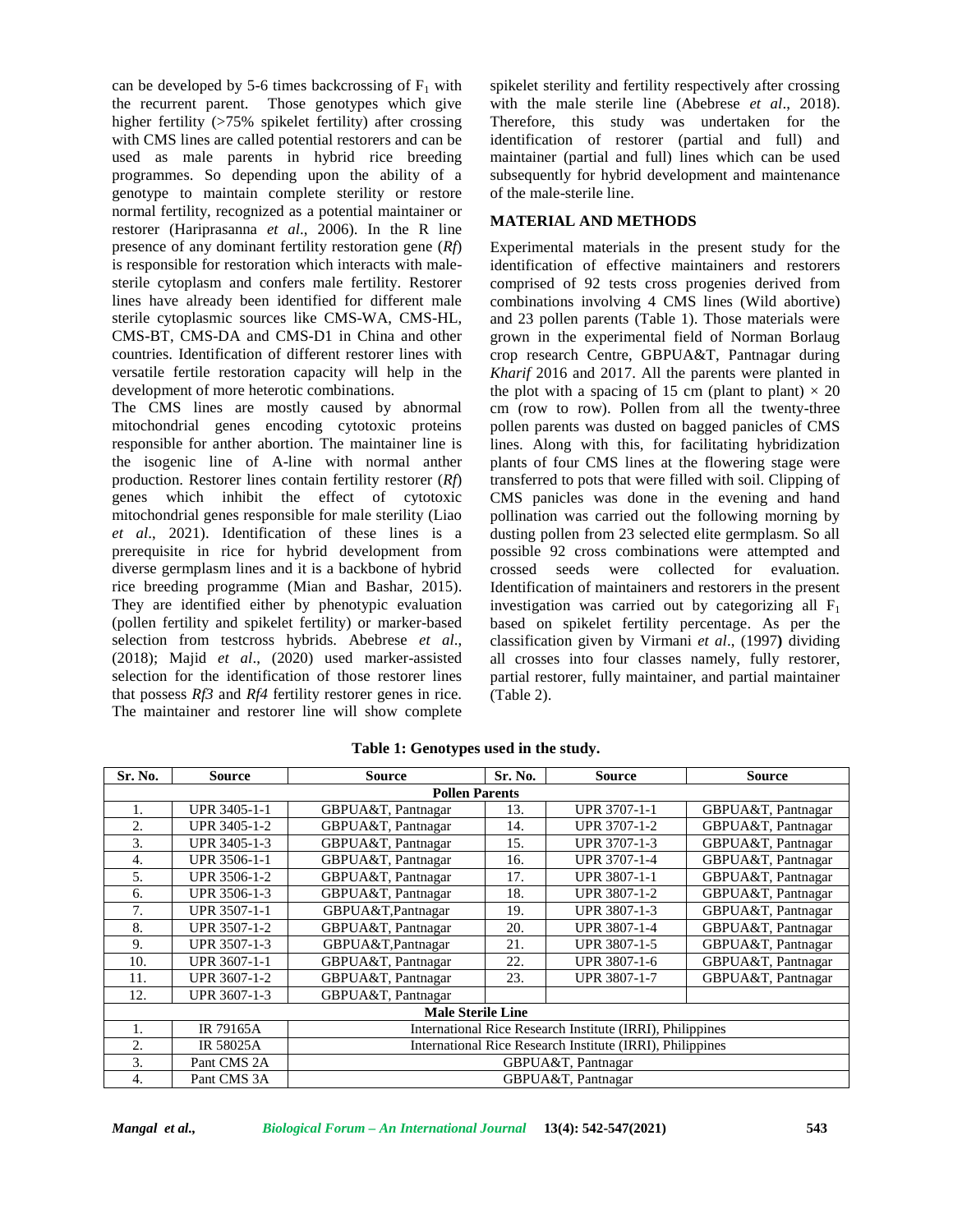**Estimation of spikelet fertility**  $(F_1 \text{ crosses})$ . At the time of harvesting, five panicles were harvested from randomly chosen five different plants in each of the  $F_1$ crosses. After threshing the panicles the total number of grains per panicle and filled grains per panicle were counted, and the spikelet fertility was expressed (in percentage) as the number of filled grains per panicle to

the total number of spikelets (filled and unfilled spikelet). Based on spikelet fertility of experimental hybrids, pollen parents were classified into four classes (Virmani *et al*., 1997) as given in Table 2.

Spikelet fertility percentage was calculated as under:

Spikelet fertility  $(\%)$  = filled grains per panicle/ total number of spikelets  $\times$  100.

**Table 2: Classification of pollen parent based on spikelet fertility percent of the corresponding hybrids.**

| Class                   | Spikelet fertility $(\% )$ |
|-------------------------|----------------------------|
| Fully maintainer (FM)   |                            |
| Partial maintainer (PM) | $0.10 - 50.00$             |
| Partial restorer (PR)   | $50.10 - 75.00$            |
| Fully restorer (FR)     |                            |

### **RESULTS AND DISCUSSION**

Results showed that  $F_1$  hybrids produced by crossing CMS lines with selected 23 rice genotypes behaved differently about spikelet fertility and are presented in Table 3. Among 92  $F_1$  hybrids, different levels of spikelet sterility/fertility were observed. The spikelet fertility was ranged from 0 per cent to 83.61 per cent. The highest and lowest percentages of spikelet fertility were found in Pant CMS  $3A \times UPR$  3807-1-1 and IR 58025 A  $\times$  UPR 3506-1-2 respectively. Out of 92 F<sub>1</sub> hybrids having CMS lines with WA cytoplasm, 2 lines (Pant CMS 3A  $\times$  UPR 3807-1-6 and Pant CMS 3A  $\times$ UPR 3807-1-1) were completely sterile. The remaining 90 hybrids expressed varying degrees of spikelet fertility. Twenty-five of them showed fertility between 50–75%, fifty-eight hybrids were in the range of 10- 50% fertility, 7 were more than 75% fertility and the remaining two hybrids were fully sterile (based on spikelet fertility).

The frequencies of fully sterile, 10-50% fertile, 50–75% fertile, and >75% fertile hybrids were 2.17, 61.94, 28.24, 7.58 per cent respectively based on spikelet fertility (Table 4). In the present experiment, among 92  $F_1$  raised through crossing 23 pollen parents with 4 CMS lines, the frequency of maintainers parents was found to be 64.11 per cent (2.17 % for complete maintainers and 61.94 % for partial maintainers) was higher than the frequency of restorers which accounts for 35.82 per cent (28.24 % for the partial restorer and 7.58 for the complete restorer. Akhter *et al*., 2008; Hossain *et al*., 2018 reported similar results where the frequency of maintainers was higher than that of the restorers.

Among the  $92$  F<sub>1</sub>, there was a differential sterility/fertility reaction of the same pollen parents when crossed with different CMS lines. The same genotype/pollen parent behaved as a fully maintainer for one CMS background, whereas on crossing with another CMS lines it behaved as a partial maintainer. On another side, the same pollen parent was found to be a partial maintainer after crossing with one CMS line while it was fully/partially restorer for another CMS background as depicted in Table 3. For example, UPR 3506-1-2 behaved as a partial maintainer when crossed

with Pant CMS 2A, Pant CMS 3A and IR 79156 A CMS lines, while it behaved as fully restorer when crossed with IR 58025 A female lines. UPR 3807-1-5 behaved as partially restorer when crossed with Pant CMS 2A whereas, it behaved as partial maintainer when crossed with Pant CMS 3A, IR 58025 A, IR 79156 A. UPR 3807-1-3, when crossed with Pant CMS 2A, behaved as fully restorer, with Pant CMS 3A behaved as partially restorer, while, on crossing with IR 58025 A and IR 79156 A behaved as partially maintainer. Such differential fertility restoring ability of the same genotype on crossing with different CMS backgrounds is also reported by many other researchers like, Akhter *et al*., 2008; Ali *et al*., 2014; Itha *et al*., 2020; Jayasudha and Sharma, 2010; Mian and Bashar, 2015; Sahu *et al*., 2014; Umadevi *et al*., 2005; Waza and Jaiswal, (2016).

The pollen parent, UPR 3807-1-1 and UPR 3807-1-6 was found to be effective restorer for male sterile line Pant CMS 3A. These identified maintainers can be recurrently backcrossed with the same CMS line for the development of new CMS lines. But these maintainers should have desirable features for height, and other characters also. Seven pollen parents which showed full restoration with different CMS lines can be used further for location-specific hybrid development. From the above results, it is clear that the fertility restoration behaviour of different restorers depended largely on nucleo-cytoplasmic interactions. It could be due to the influence of the genetic background of the CMS line with that of the pollen parent or the presence of modifier genes present in the male parent. In our study, there was a differential sterility/fertility reaction of the same pollen parents when crossed with different CMS lines. Such variability regarding spikelet fertility indicates the existing variation in reproductive traits among the genotypes. Sometimes the number of sterility genes present in female parents act as inhibitors of fertility restoration. So even well-established restorers may show partial fertility restoration with different male sterile lines due to the presence of these inhibitory genes. Partial maintenance or restoration in some cases is due to the presence of the heterozygous gene in the restoration line.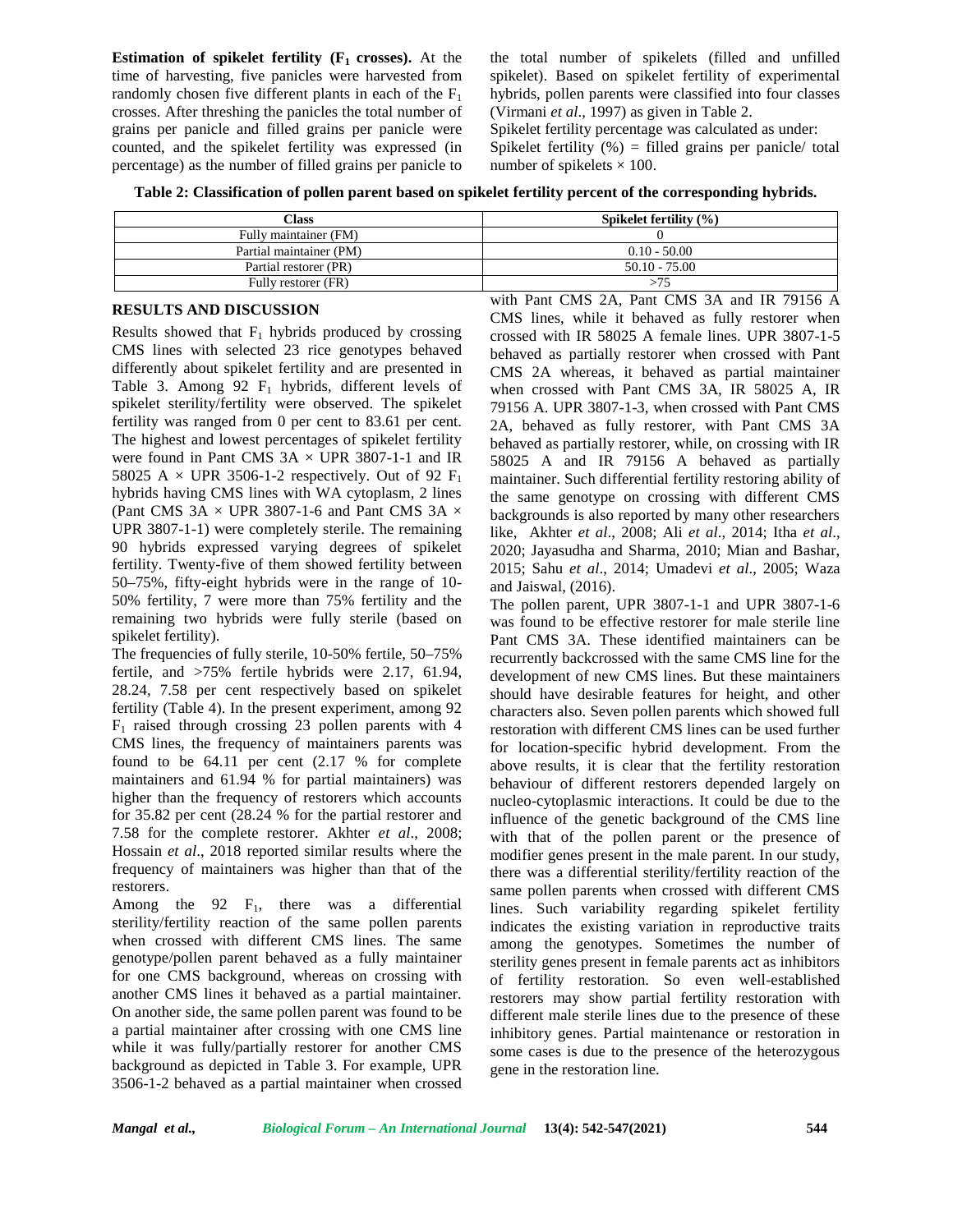## **Table 3: Differential fertility/sterility reaction of the same genotype (male) when crossed with different female parents.**

| Sr. No. | Male parent  | <b>Female parent</b>                             | <b>Differential fertility</b><br>/sterility reaction |
|---------|--------------|--------------------------------------------------|------------------------------------------------------|
| 1.      |              | Pant CMS 2A, Pant CMS 3A, IR 58025 A             | <b>PR</b>                                            |
|         | UPR 3405-1-1 | IR 79156 A                                       | <b>PM</b>                                            |
| 2.      | UPR 3405-1-2 | Pant CMS 2A, Pant CMS 3A, IR 58025 A, IR 79156 A | <b>PM</b>                                            |
| 3.      | UPR 3405-1-3 | Pant CMS 2A, IR 58025 A, IR 79156 A              | <b>PR</b>                                            |
|         |              | Pant CMS 3A                                      | <b>FR</b>                                            |
| 4.      | UPR 3506-1-1 | Pant CMS 2A, Pant CMS 3A, IR 58025 A, IR 79156 A | PM                                                   |
| 5.      | UPR 3506-1-2 | Pant CMS 2A, Pant CMS 3A, IR 79156 A             | <b>PM</b>                                            |
|         |              | IR 58025 A                                       | FR                                                   |
| 6.      | UPR 3506-1-3 | Pant CMS 2A, Pant CMS 3A, IR 79156 A             | <b>PR</b>                                            |
|         |              | IR 58025 A                                       | PM                                                   |
| 7.      | UPR 3507-1-1 | Pant CMS 2A, Pant CMS 3A, IR 58025 A, IR 79156 A | PR                                                   |
|         | UPR 3507-1-2 | Pant CMS 2A, IR 58025 A, IR 79156 A              | PR                                                   |
| 8.      |              | Pant CMS 3A                                      | FR                                                   |
| 9.      | UPR 3507-1-3 | Pant CMS 2A, Pant CMS 3A, IR 58025 A, IR 79156 A | <b>PM</b>                                            |
| 10.     | UPR 3607-1-1 | Pant CMS 2A, Pant CMS 3A, IR 58025 A, IR 79156 A | PM                                                   |
| 11.     | UPR 3607-1-2 | Pant CMS 2A, Pant CMS 3A, IR 58025 A, IR 79156 A | PM                                                   |
|         | UPR 3607-1-3 | Pant CMS 2A                                      | <b>PR</b>                                            |
| 12.     |              | Pant CMS 3A, IR 79156 A                          | <b>FR</b>                                            |
|         |              | IR 58025 A                                       | PM                                                   |
|         | UPR 3707-1-1 | Pant CMS 2A, Pant CMS 3A, IR 58025 A             | PR                                                   |
| 13.     |              | IR 79156 A                                       | <b>PM</b>                                            |
| 14.     | UPR 3707-1-2 | Pant CMS 2A, Pant CMS 3A, IR 58025 A, IR 79156 A | PM                                                   |
|         | UPR 3707-1-3 | Pant CMS 2A, Pant CMS 3A, IR 79156 A             | PM                                                   |
| 15.     |              | IR 58025 A                                       | PR                                                   |
|         | UPR 3707-1-4 | Pant CMS 2A                                      | PR                                                   |
| 16.     |              | Pant CMS 3A                                      | FR                                                   |
|         |              | IR 58025 A, IR 79156 A                           | <b>PM</b>                                            |
| 17.     | UPR 3807-1-1 | Pant CMS 2A, IR 58025 A, IR 79156 A              | <b>PM</b>                                            |
|         |              | Pant CMS 3A                                      | <b>FM</b>                                            |
|         | UPR 3807-1-2 | Pant CMS 2A, Pant CMS 3A, IR 79156 A             | <b>PM</b>                                            |
| 18.     |              | IR 58025 A                                       | PR                                                   |
| 19.     | UPR 3807-1-3 | Pant CMS 2A                                      | <b>FR</b>                                            |
|         |              | Pant CMS 3A                                      | PR                                                   |
|         |              | IR 58025 A, IR 79156 A                           | <b>PM</b>                                            |
| 20.     | UPR 3807-1-4 | Pant CMS 2A, Pant CMS 3A, IR 58025 A, IR 79156 A | PM                                                   |
|         |              | Pant CMS 2A                                      | PR                                                   |
| 21.     | UPR 3807-1-5 | Pant CMS 3A, IR 58025 A, IR 79156 A              | PM                                                   |
| 22.     |              | Pant CMS 2A, IR 58025 A, IR 79156 A              | PM                                                   |
|         | UPR 3807-1-6 | Pant CMS 3A                                      | <b>FM</b>                                            |
| 23.     | UPR 3807-1-7 | Pant CMS 2A, Pant CMS 3A, IR 58025 A, IR 79156 A | PM                                                   |

**FM-** Fully maintainer, **PM-** Partial maintainer, **PR-** Partial restorer, **FR-** Fully restorer

### **Table 4: Frequency of restorers and maintainers based on spikelet fertility CMS.**

| <b>CMS</b> lines | <b>Classification based on spikelet fertility</b> |               |    |               |           |               |    |               |
|------------------|---------------------------------------------------|---------------|----|---------------|-----------|---------------|----|---------------|
|                  | FМ                                                | $\frac{0}{0}$ | PM | $\frac{6}{6}$ | <b>PR</b> | $\frac{0}{0}$ | FR | $\frac{0}{0}$ |
| Pant CMS 2A      |                                                   |               |    | 14.13         |           | 9.78          |    | 1.08          |
| Pant CMS 3A      |                                                   | 2.17          | 14 | 13.04         |           | 5.43          |    | 4.34          |
| IR 58025 A       |                                                   |               | 14 | 15.21         |           | 8.69          |    | 1.08          |
| IR 79156 A       |                                                   |               | 18 | 19.56         |           | 4.34          |    | 1.08          |
| Total            |                                                   | 2.17          | 57 | 61.94         | 26        | 28.24         |    | 7.58          |

*Mangal et al., Biological Forum – An International Journal* **13(4): 542-547(2021) 545**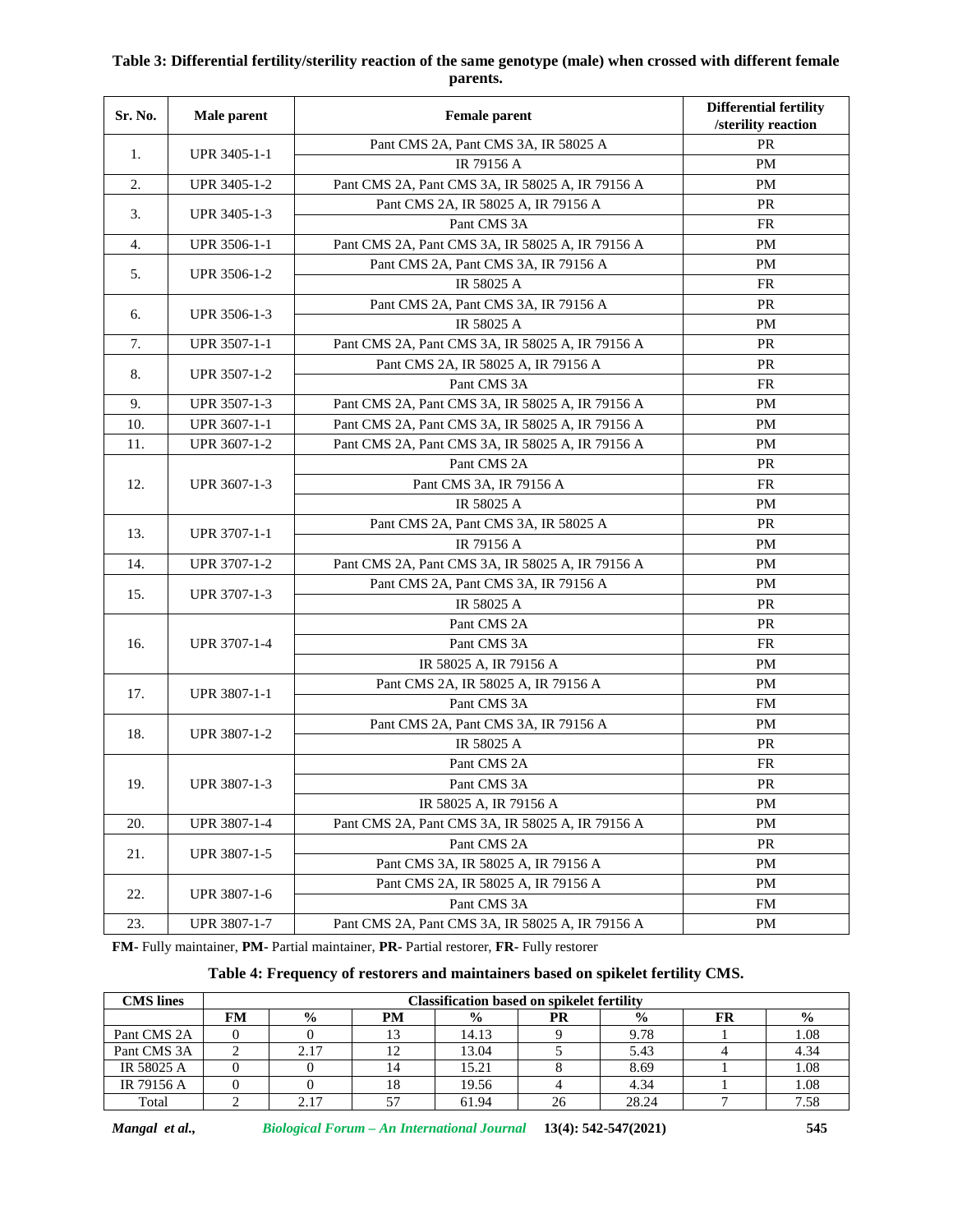

**Fig. 1.** Frequency of different fertility classes based on spikelet fertility.

### **CONCLUSION**

Identification of potential maintainers and restorers is a prerequisite before starting hybrid seed production in rice. Hence, characterization of elite germplasm of rice based on pollen and spikelet fertility and exploitation of available variation is crucial for the hybrid rice improvement programme. Partial maintainers and restorers found in the experiment can't be used in hybrid rice breeding programmes. The CMS line in which very high variation was found for fertility restoration was Pant CMS 3 A. The fully maintainer lines identified in our experiment can be used for the development of new CMS lines by backcrossing with that  $F_1$ . These newly developed CMS lines may be well adapted to local and given target areas to develop adaptable, heterotic hybrids. Newly identified restorers can be used for the development of hybrids with the high level of heterosis and wide adaptation which will also reduce the problem of genetic uniformity. The fully restorer lines may be used for hybrid development after testing their yield performance and combining ability.

**Author Contributions.** MKN came up with the concept and designed the experiments. The manuscript was written by VM. VM and MKN analysed the data and carried out the experiments. The data and manuscript were finalized by VM, MKN, LB, NB and DCB. The final manuscript has been read and approved by all authors.

**Acknowledgment.** The authors are highly thankful to the Department of Genetics and Plant breeding, Joint director CRC and Director Experiment Station, GBPUA&T, Pantnagar for providing the necessary resources for the present study.

**Conflict of Interest.** None.

#### **REFERENCES**

Abebrese, S. O., Dartey, P. K. A., Akromah, R., Gracen, V. E., Offei, S. K., & Danquah, E. Y. (2018). Identification of CMS maintainers and restorers for hybrid rice development in Ghana. *Journal of Crop Improvement*, *32*(5): 690–704.

- Akhter, M., Zahid, M. A., Sabar, M., & Ahamd, M. (2008). Identification of restorers and maintainers for the development of rice hybrids. *Journal of Animal and Plant Sciences*, *18*(1): 40-43.
- Ali, M., Hossain, M., Hasan, M., & Kabir, M. (2014). Identification of maintainer and restorer lines in local aromatic Rice (*Oryza sativa*). *Bangladesh Journal of Agricultural Research*, *39*(1): 1-12.
- Hariprasanna, K., Zaman, F. U., & Singh, A. K. (2006). Identification of versatile fertility restorer genotypes for diverse CMS lines of rice (*Oryza sativa* L.). *Oryza*, *42*(1): 20-26.
- Hashim, S., Ding, P., Ismail, M. F., & Ramli, A. (2021). Floral traits and flowering behaviors of Malaysian rice cytoplasmic male sterile and maintainer lines and its relationship with out-crossing performance. *Australian Journal of Crop Science*, *15*(2): 180-186.
- Hossain, M. A., Hasan, M. J., Kulsum, M. U., & Sarker, M. M. (2018). Identification of Potential Maintainer and Restorer Lines Using Testcross Hybrids. *Turkish Journal of Agriculture - Food Science and Technology*, *6*(8): 953.
- Islam, M. Z., Siddique, M. A., Akter, N., Prince, M. F. R. K., Islam, M. R., Anisuzzaman, M., & Mian, M. A. K. (2019). Morpho-molecular Divergence of Restorer Lines for Hybrid Rice (*Oryza sativa* L.) Development. *Cereal Research Communications*, *47*(3): 531-540.
- Itha, V., Diwan, J. R., Shreedhara, D., Kulkarni, V. V., Mahantashivayogayya, K., & N. Ghante, V. (2020). Identification of Maintainer and Restorer Lines for WA Cytoplasmic Male Sterility in Rice Using Pollen Fertility and Spikelet Fertility. *International Journal of Current Microbiology and Applied Sciences*, *9*(4): 3125-3137.
- Jayasudha, S., & Sharma, D. (2010). Identification of restorers and maintainers for CMS lines of rice (*Oryza sativa* L.) under shallow low land condition. *Electronic Journal of Plant Breeding*, *1*(3): 311-314.
- Liao, C., Yan, W., Chen, Z., Xie, G., Deng, X. W., & Tang, X. (2021). Innovation and development of the third generation hybrid rice technology. *Crop Journal*, *9*(3): 693–701.
- Majid, A., Parray, G., Sofi, N., H. Khan, G., Waza, S. A., & Shikari, A. B. (2020). Marker-assisted identification of potential fertility restorers for the development of

*Mangal et al., Biological Forum – An International Journal* **13(4): 542-547(2021) 546**